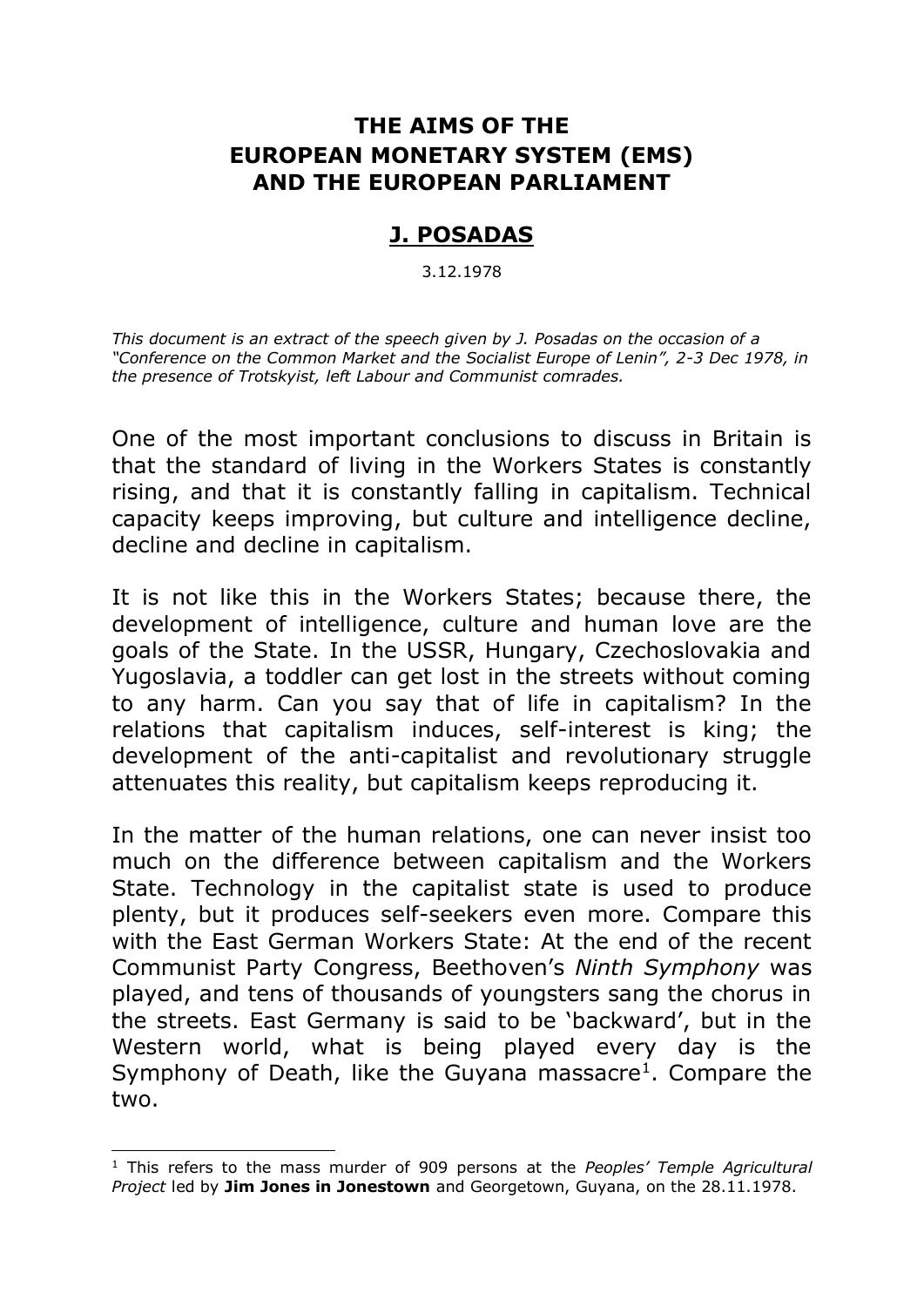Capitalism prepares for war, and this absorbs all its scientific preoccupation. It postponed the launching of the atomic war many times already, but it goes on preparing. Although this is completely contradictory, it seeks to coordinate its competing parts - at least the US, Europe and Japan. The EEC is part of this, along with the European Monetary System (EMS) and their creature: 'the snake'<sup>2</sup>.

It is to get a better grip on the capitalist crisis that the large European capitalist countries invite Spain, Portugal and Greece to join the EEC. The development programmes granted to the weaker economies are no favours. They are devices through which the strongest European countries control the competition of Spain, Portugal and Greece. For this purpose, they created 'the snake'.

Capitalism reorganises Europe as part of its war plans. To succeed in this, it looks high and low for ways to coordinate, subdue and manipulate its inherently competitive nature. Through their financial 'snake', the main EEC leaders want a higher level of political unity in Europe. They know that money and its fluctuations represent economic events, but they still hope for more political unity out of them. They speak of "European Monetary Union"<sup>3</sup> but their actions impose the rule of the strongest capitalists on all the rest of Europe.

### **The EEC in itself is an anti-Workers State strategy:**

The '*assistance to development*' granted by the EEC to Italy, Spain, Portugal and Greece, must not be confused with any kind of gift! It is a device. It lets the weaker economy enter the field of competition, and then it subjects it to the competition of the strongest. This way, one or two big countries control all the others, and stop them making new Workers States.

Beyond the fog of financial talks, summits and currency subterfuges, a banner bears the words: "No new Workers State

 $\overline{a}$ 

<sup>2</sup> Before the Euro, **the 'snake'** was a financial comparator allowing for agreed fluctuations between European currencies, and between these and the dollar. Editorial. **The EMS** was started by France and West Germany at the Bremen Summit in 1978. It adopted the Ecu as a [financial exchange] currency. As an EEC member, Britain was implicated.

<sup>3</sup> EMU meant **European Economic Community** at the time.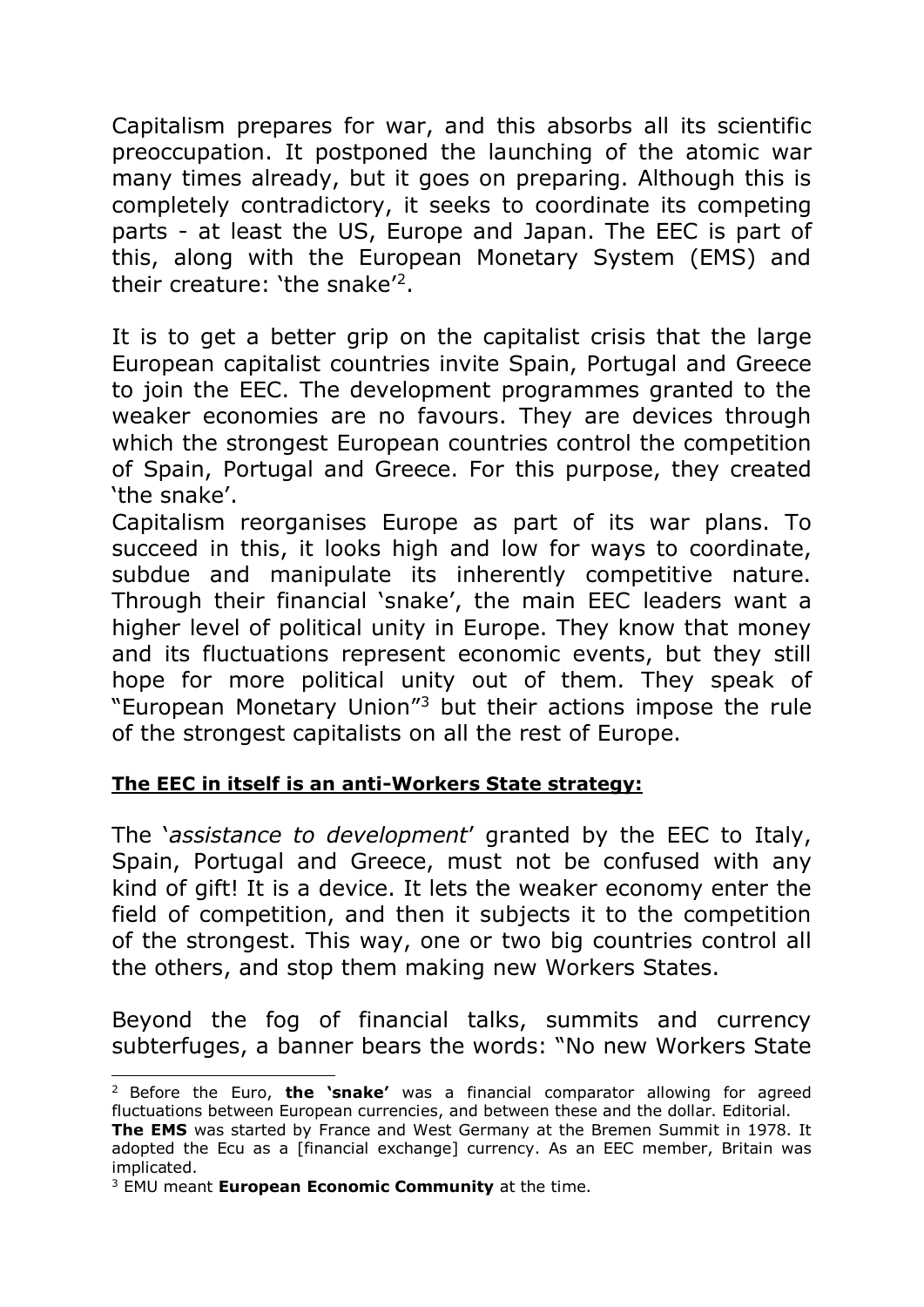in Europe!". It stands among the EMS, the Ecus, the 'snakes' and the rest. The Common Market/EEC is a cloak under which capitalism hides the full extent of its crisis, and the full extent of its anti-Workers State preparations.

Do not think for a moment that the aim of the 'snake', of the EEC or of the EMS is to improve Europe economically or culturally. None of this. The aim is to regulate inter-capitalist competition, and capitalism can only do it through the strong dominating the weak. Even in the relations between the strongest (Germany, France and partly Britain), each wants to 'regulate' the other. The end result is mayhem and pure empiricism.

Human intelligence has no place in these circles. If a small bit of intelligence were to stroll accidentally in their direction, it would immediately be assaulted by hordes of independent, conflicting and competing economic interests. Each of these would then be observed serving any number other interests, private ones, property ones, market ones. They can get together, but that is to manipulate banking, create paper values, numeric ones, etc. As they do not even pretend to be concerned with human wellbeing, nothing they do relates to achievements in production, in productivity or in consumption.

The top priority and constant dream of capitalist functioning is 'more profits'. More profits for the strongest, more profits for the biggest, in a world preferably cleansed of Workers States. 'Europe' is a strategy to confront the Workers States. It is a strategy to confront the social system which the Workers States represent. This is the EEC, in a nutshell.

#### **The choice facing us is degeneracy, or the Workers State:**

Although France, Germany and Britain always decide, the EEC does grant elements of freedom to each EEC member. The EEC used this device to create structures capable of repelling the competition of the United States. Now it uses them to diminish the level of violence in the competition between the EEC and the United States. The constant factor behind all this is *competition*. This is why a 'United Europe' is impossible in the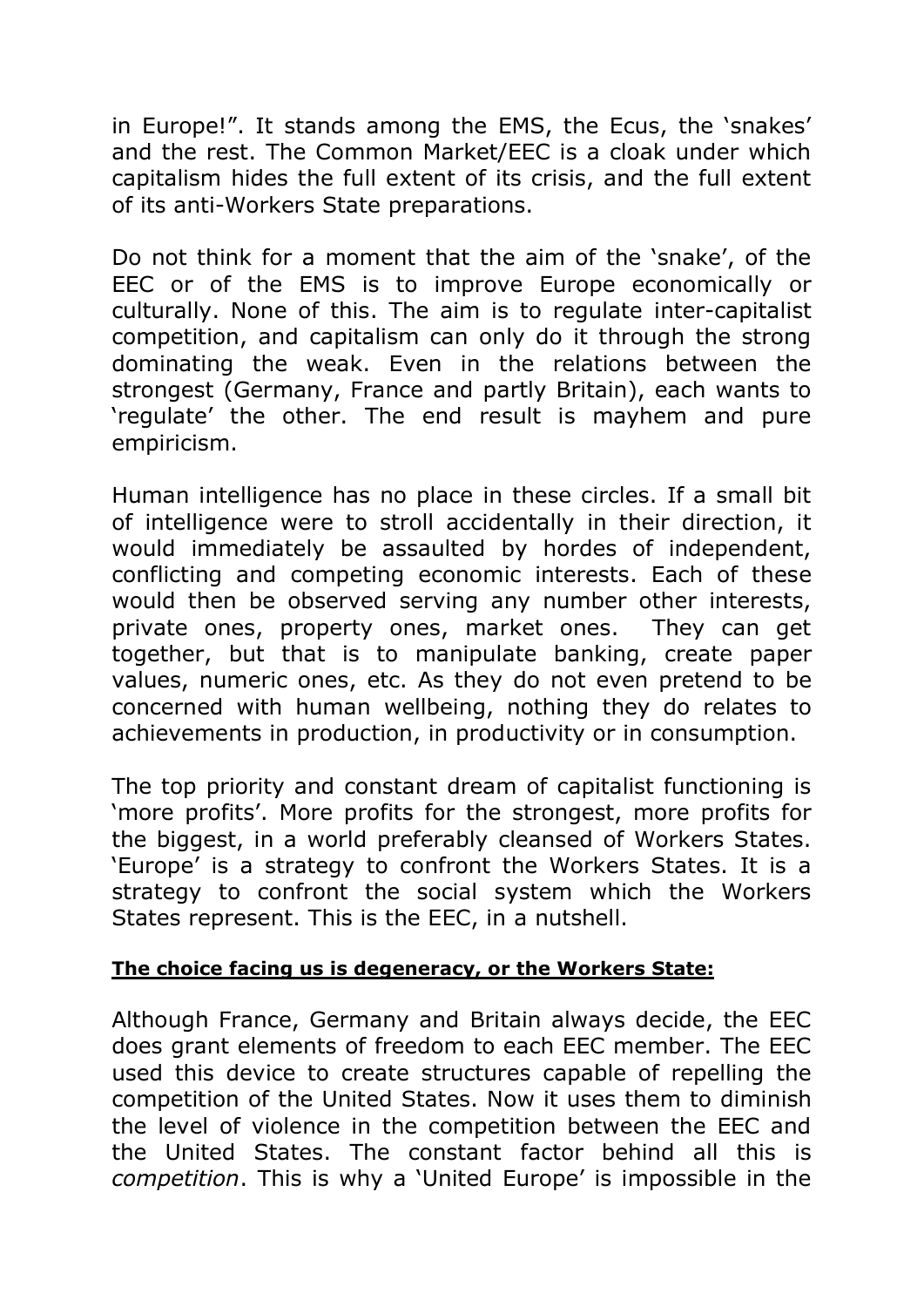capitalist system.

The term 'snake' used in EEC's financial circles evokes zigzags – and nasty bites. Unplanned economies can only be wavering and inconsistent. They adopt a 'snake' to limit the deviations between their competing currencies, but the stronger countries get bigger snakes. Countries like Italy get the little one. In short, the currency of the countries considered 'poor' can only deviate to the extent allowed by the rich.

The European workers will rightly view these 'snakes' as poisonous creatures adapted to the undergrowth of unemployment and 'productivity'. We are told that the European countries are in crisis. But what exactly *is* in crisis in the European countries? Is it the technical ability of society? Is there a lack of automation? No! The *capitalist system* is in crisis. There is no Workers State as incoherent as this! Yugoslavia displays aspects of capitalist crisis, but this is due to the re-introduction of market and self-management measures. The same goes for China, but again, this comes from the capitalist elements China has incorporated. Since turning towards capitalism brings crisis, it follows that the crisis comes from capitalism!

Capitalism is condemning human development to death. Take the case of 'developing' countries like Algeria. If it stays in capitalism, Algeria will not advance. World capitalism is not about to make any room in the world for 'developing countries' like Algeria. The reason is simple: capitalism has no more room for itself. In any country, it tolerates a mixture of capitalist and Workers State' measures only when it can do absolutely nothing else.

The capitalist system has an immense productive capacity, but it no longer needs workers. It replaces hundreds of millions of them by machines. Production grows, capitalism trains some technicians, and the rest of society falls to structural unemployment. More, the unprecedented productive capacity of capitalism keeps growing, but what it produces meets less and less the needs of the populations.